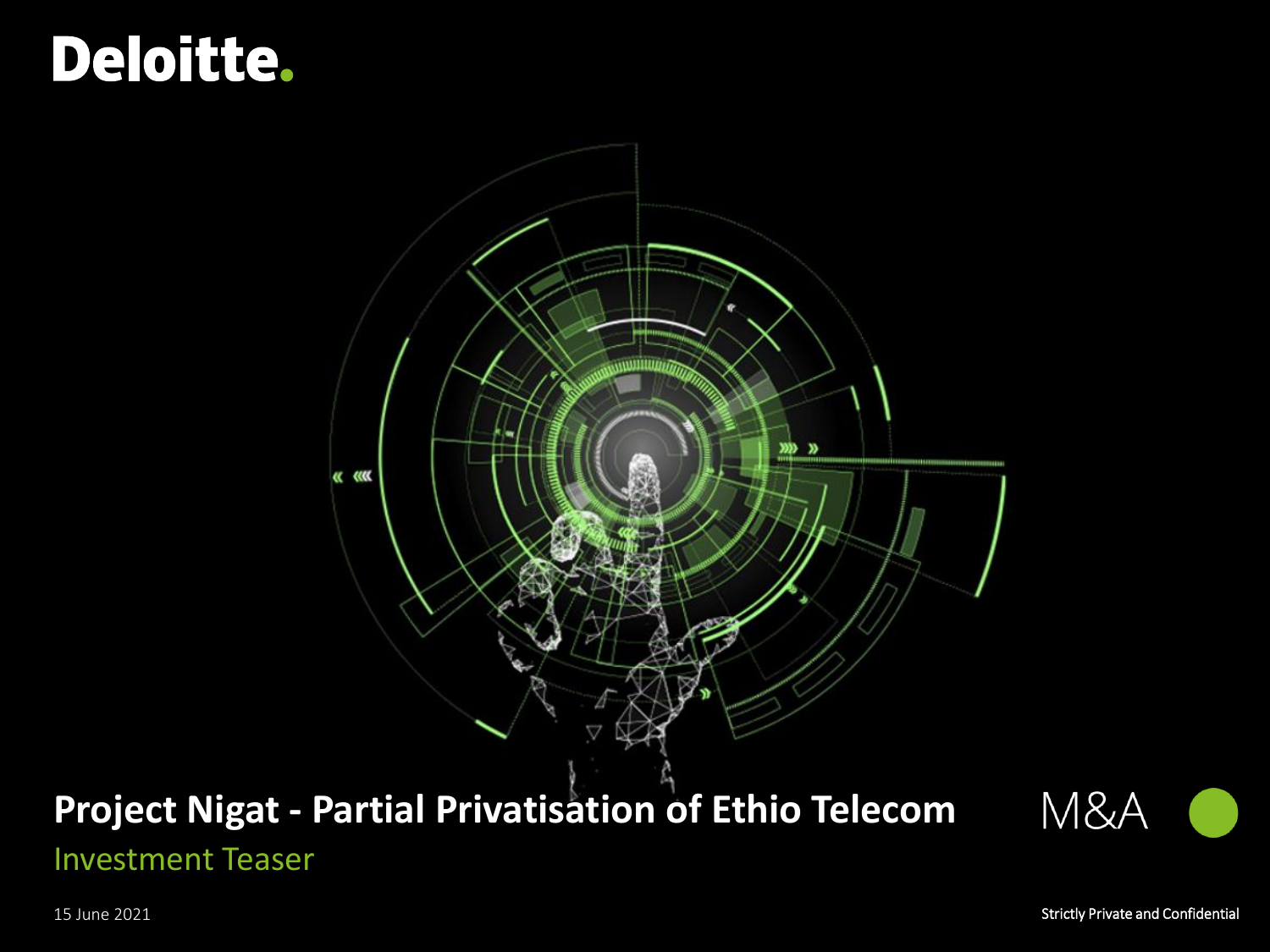

| Glossary                        | 3  | <b>Gladys Makumi</b>                    |
|---------------------------------|----|-----------------------------------------|
|                                 |    | Lead Engagement Director                |
| The opportunity                 | 4  | Director   Financial Advisory Leader    |
| <b>Transaction structure</b>    | 5  | Office tel: +254 719 039 331            |
|                                 |    | Mobile: +254 714 056 510                |
| Telecom industry overview       | 6  | Email: gmakumi@deloitte.co.ke           |
| Ethiopia macroeconomic overview | 7  |                                         |
| Company overview                | 12 | <b>Tewodros Sisay</b>                   |
| Future growth avenues           | 17 | <b>Transaction Advisory Lead</b>        |
|                                 |    | Associate Director   Financial Advisory |
| Deloitte disclaimer             | 18 | Office tel: +254 20 4230 000            |
|                                 |    | Mobile: +254 713 666 435                |

Email: [tsisay@deloitte.co.ke](mailto:tsisay@deloitte.co.ke)

#### **Sandeep Negi**

*Privatisation Expert* Partner | Financial Advisory Office tel: +91 124 679 2144 Mobile: (+91) 98108 53754 Email: [snegi@deloitte.com](mailto:snegi@deloitte.com)

#### **Important Notice**

This teaser is strictly private and confidential to the Recipient Party.

The teaser must not be recited or referred to in any document, or copied or made available (in whole or in part) to any other party.

We reserve the right to add, delete and/or amend this teaser as appropriate

No party is entitled to rely on the teaser for any purpose whatsoever and we accept no responsibility or liability for its contents to any party.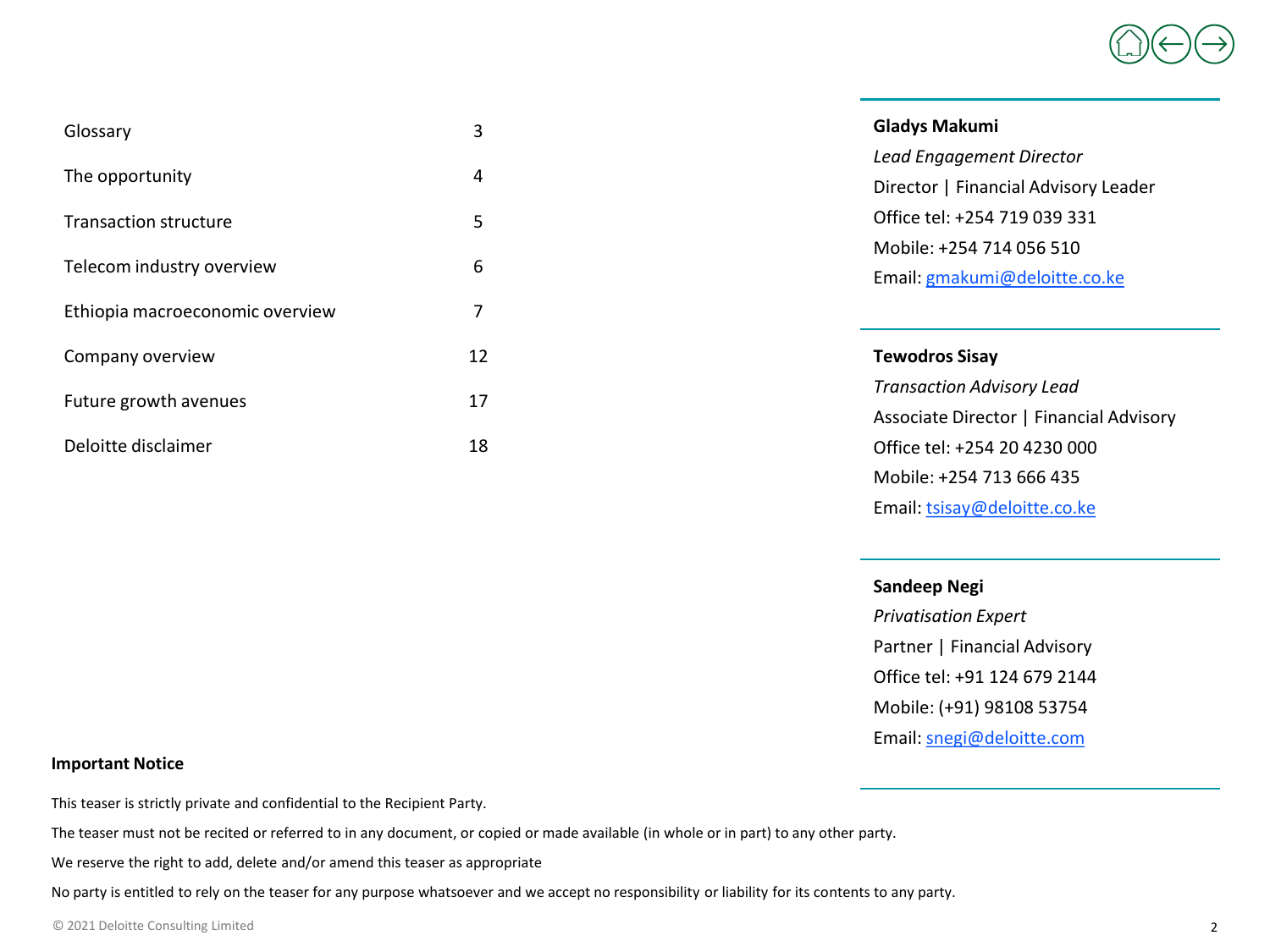

## <span id="page-2-0"></span>[Ethio Tel](#page-2-0)ec[om | Glo](#page-3-0)[ssary](#page-4-0)

| <b>ARPU</b>          | Average Revenue per User                                     |
|----------------------|--------------------------------------------------------------|
| <b>ADSS</b>          | All-dielectric self-supporting                               |
| <b>BPO</b>           | <b>Business Process Outsourcing</b>                          |
| <b>CAGR</b>          | <b>Compounded Annual Growth Rate</b>                         |
| <b>Deloitte</b>      | <b>Deloitte Consulting Limited</b>                           |
| <b>EBITDA</b>        | Earnings Before Interest, Tax, Depreciation and Amortisation |
| <b>ECA</b>           | <b>Ethiopian Communications Authority</b>                    |
| <b>ETB</b>           | <b>Ethiopian Birr</b>                                        |
| <b>FDI</b>           | Foreign Direct Investment                                    |
| <b>FY</b>            | <b>Financial Year</b>                                        |
| <b>GDP</b>           | <b>Gross Domestic Product</b>                                |
| <b>GSM</b>           | Global System for Mobile Communication                       |
| <b>ICT</b>           | Information and Communications Technology                    |
| IDI                  | ICT Development Index                                        |
| IoT                  | Internet of Things                                           |
| <b>ISSPs</b>         | <b>Impact Sourcing Service Providers</b>                     |
| <b>LTE</b>           | Long Term Evolution                                          |
| <b>MoU</b>           | Minutes of Usage                                             |
| <b>NBE</b>           | National Bank of Ethiopia                                    |
| <b>OPGW</b>          | Optical ground wire                                          |
| <b>Project Nigat</b> | Proposed Partial Privatisation of Ethio Telecom              |
| <b>USD</b>           | <b>United States Dollar</b>                                  |
| <b>WCDMA</b>         | <b>Wideband Code Division Multiplexing Access</b>            |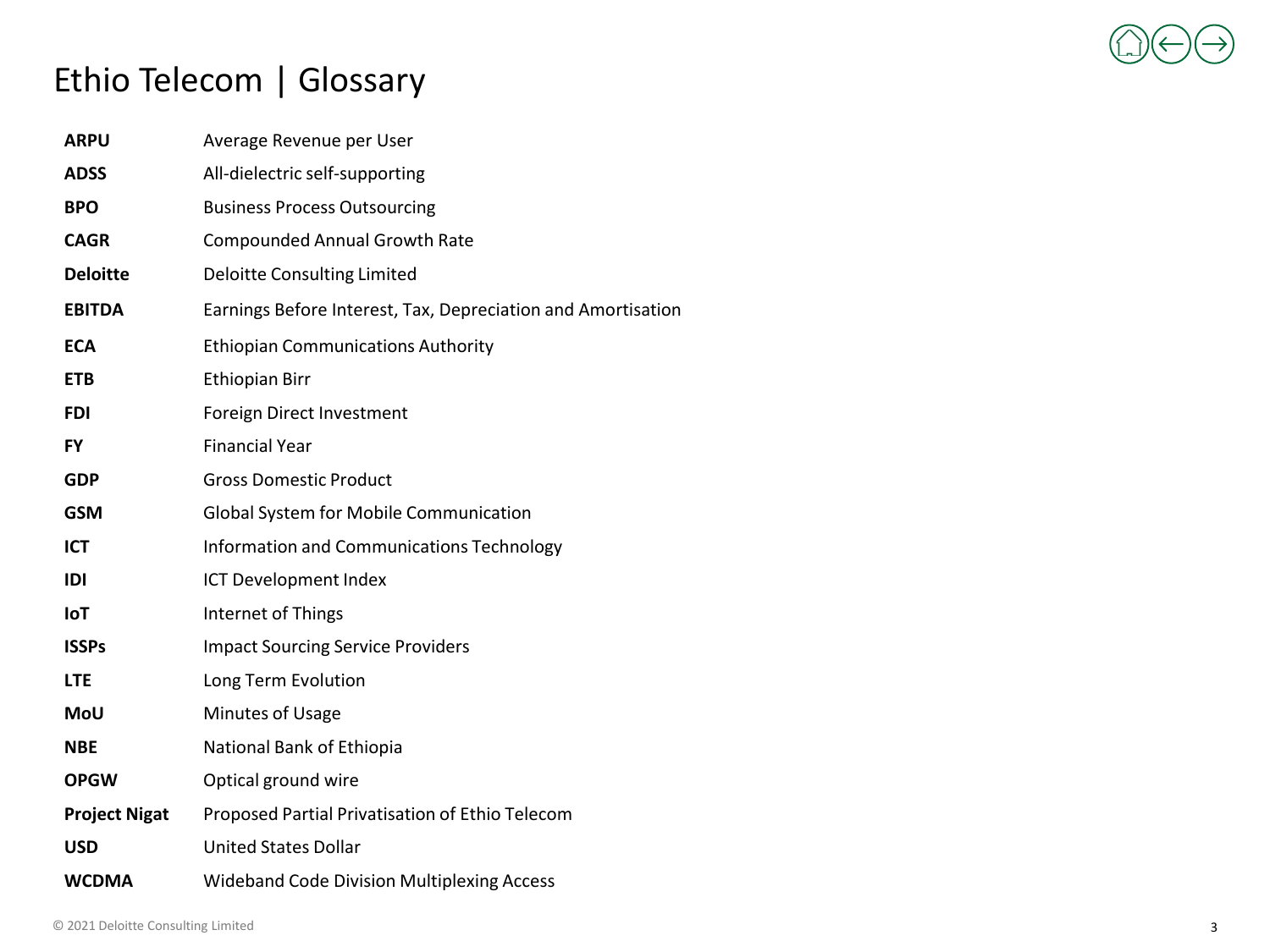### <span id="page-3-0"></span>Ethio Telecom | The Opportunity



Source(s): World Bank; IFC, Fitch solutions and Management Information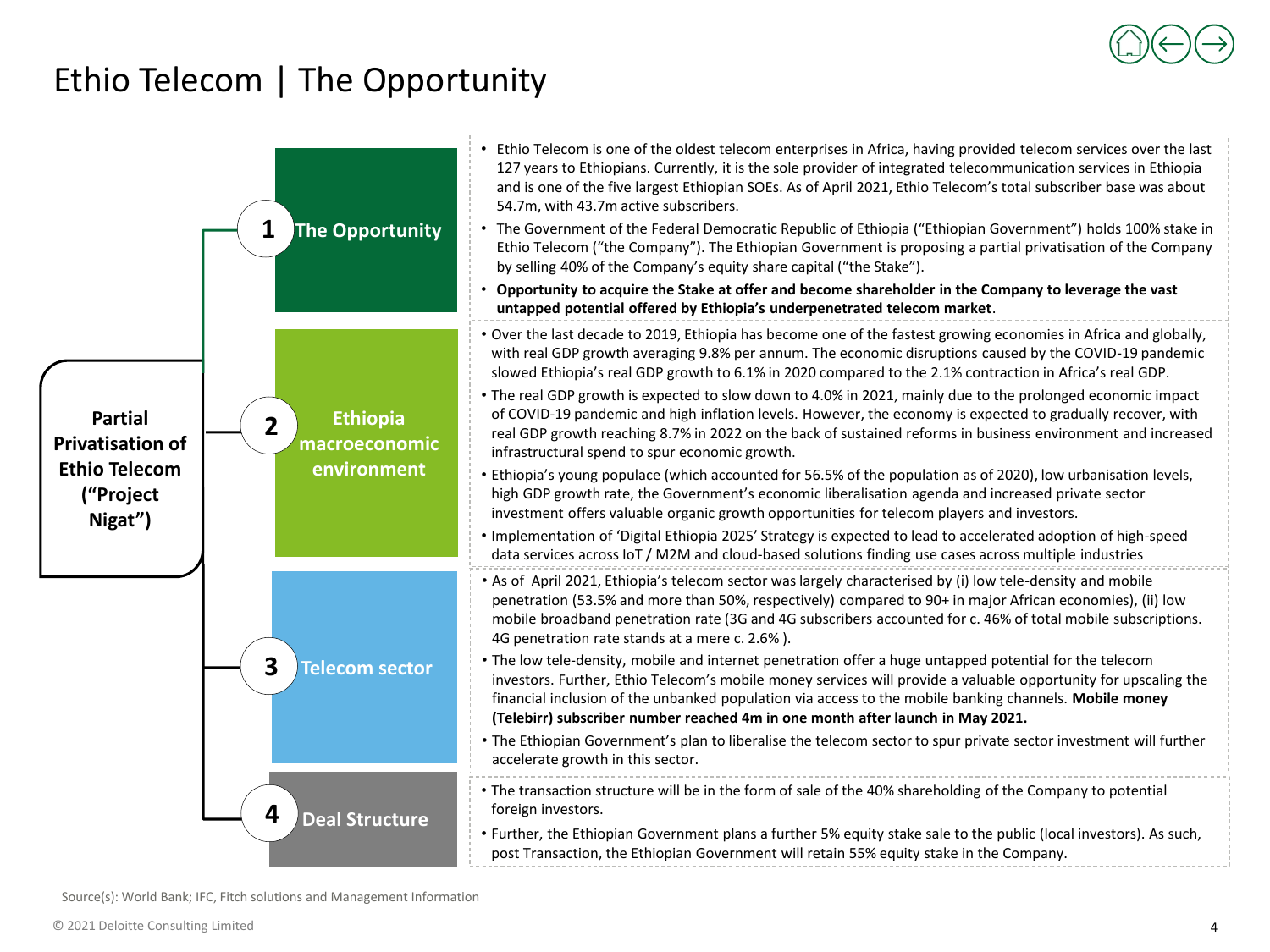

### <span id="page-4-0"></span>Ethio Telecom | Transaction Structure



### **Transaction structure**

- The partial privatisation of Ethio Telecom will involve the sale of 40% equity stake in the Company by the Ethiopian Government to foreign investors; and
- The Ethiopian Government will retain a controlling stake in the Company (60%) post partial privatisation.
- The sale of equity stake will not constitute an issuance of new shares but rather a partial sale of the existing shares of Ethio Telecom.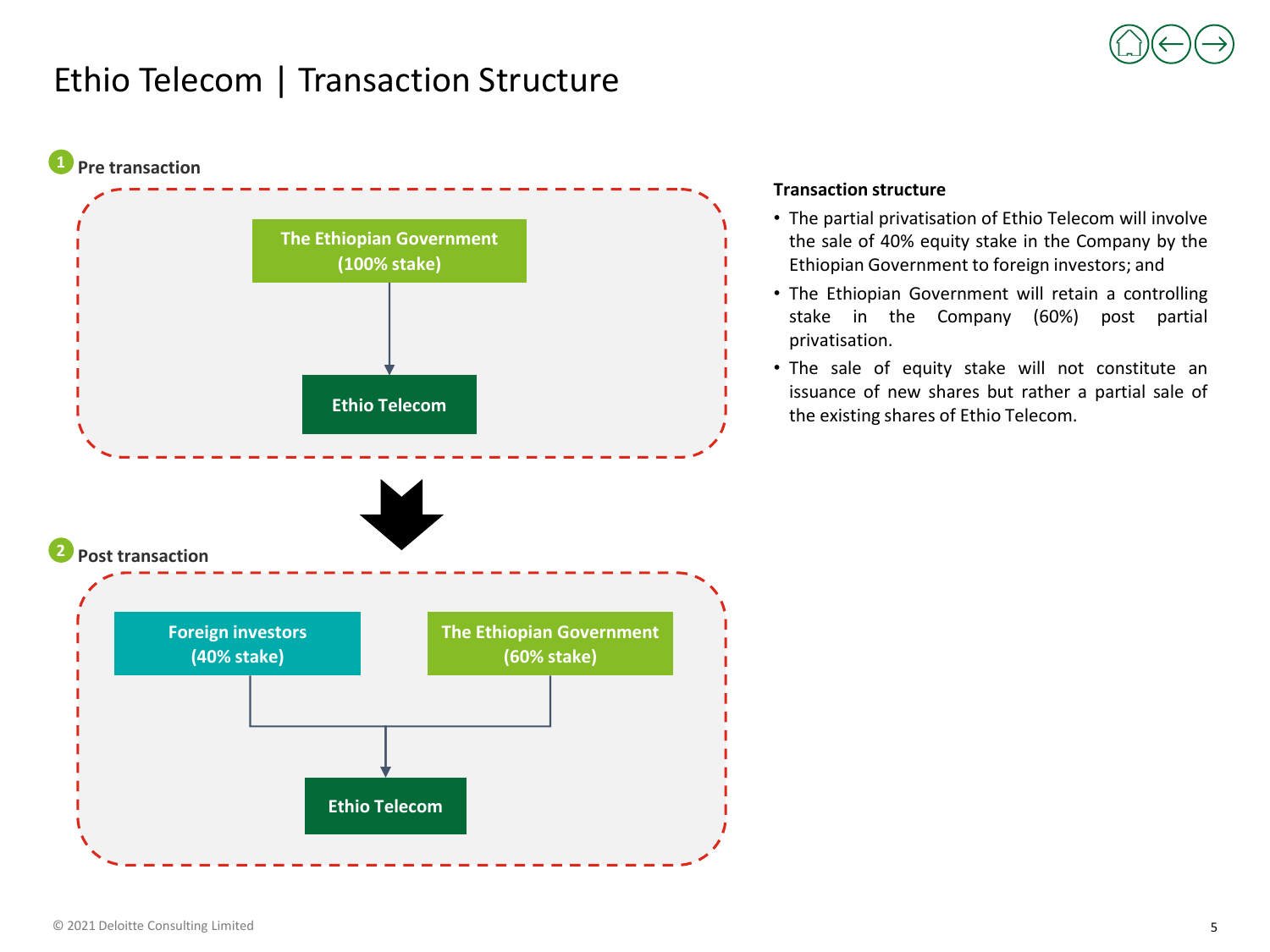

### Ethio Telecom | Ethiopia Telecom Industry Overview

Ethio Telecom is currently the sole provider of all telecommunication services and infrastructure in Ethiopia. In May 2020, the Ministry of Finance and ECA had launched the process for issuance of two new telecom licenses in Ethiopia in addition to the partial privatisation of Ethio Telecom



**Low tele-density of c. 53.5%** as against 90%+ in major African countries, indicates significant scope

for increase in penetration.<sup>1</sup>

Actual tele-density could be much lower post accounting for multiple sim phenomenon.

The low tele-density offers organic opportunities to upscale telecom services.

**Smartphones as a % of total connections stand at 44%** in Ethiopia which is in line with Sub-Saharan Africa average of 44%.<sup>2</sup> That said, smartphone adoption continues to rise rapidly in the region, as cheaper devices become

**Mobile broadband penetration** i.e., 3G and 4G subscribers as a % of total mobile subscribers currently stands at **c. 46%**  with 4G penetration only at **c. 2.6%.**<sup>1</sup>

Relatively low 4G adoption, presents significant opportunity to provide high speed data services and internet consumption.

**Tower density in Ethiopia at ~1 tower for every 14k+ population**. <sup>3</sup>The number of towers in the country with plans to increase from around 7.3k in 202 towers to 8k towers in 2021.

#### **Tele density Smart phone adoption Internet penetration Infrastructure Unbanked population**

**As per the NBE, more than 75% of the population is unbanked**. **Further, nearly 40% of all bank branches are in capital city, Addis Ababa**. 4

This indicates extensive scope of increased financial inclusion, especially to the unbanked population, through mobile banking channels.

<sup>1</sup>Source: Figures as at April 2021 as provided by Ethio Telecom management

available.

<sup>2</sup> Source: The Mobile Economy, Sub-Saharan Africa 2020, GSM Association

<sup>3</sup>Source: Towerxchange's Sub-Saharan African guide, Q1 2021 update and Planning and Development Commission FDRE

<sup>4</sup>Source: National Bank of Ethiopia

© 2021 Deloitte Consulting Limited 6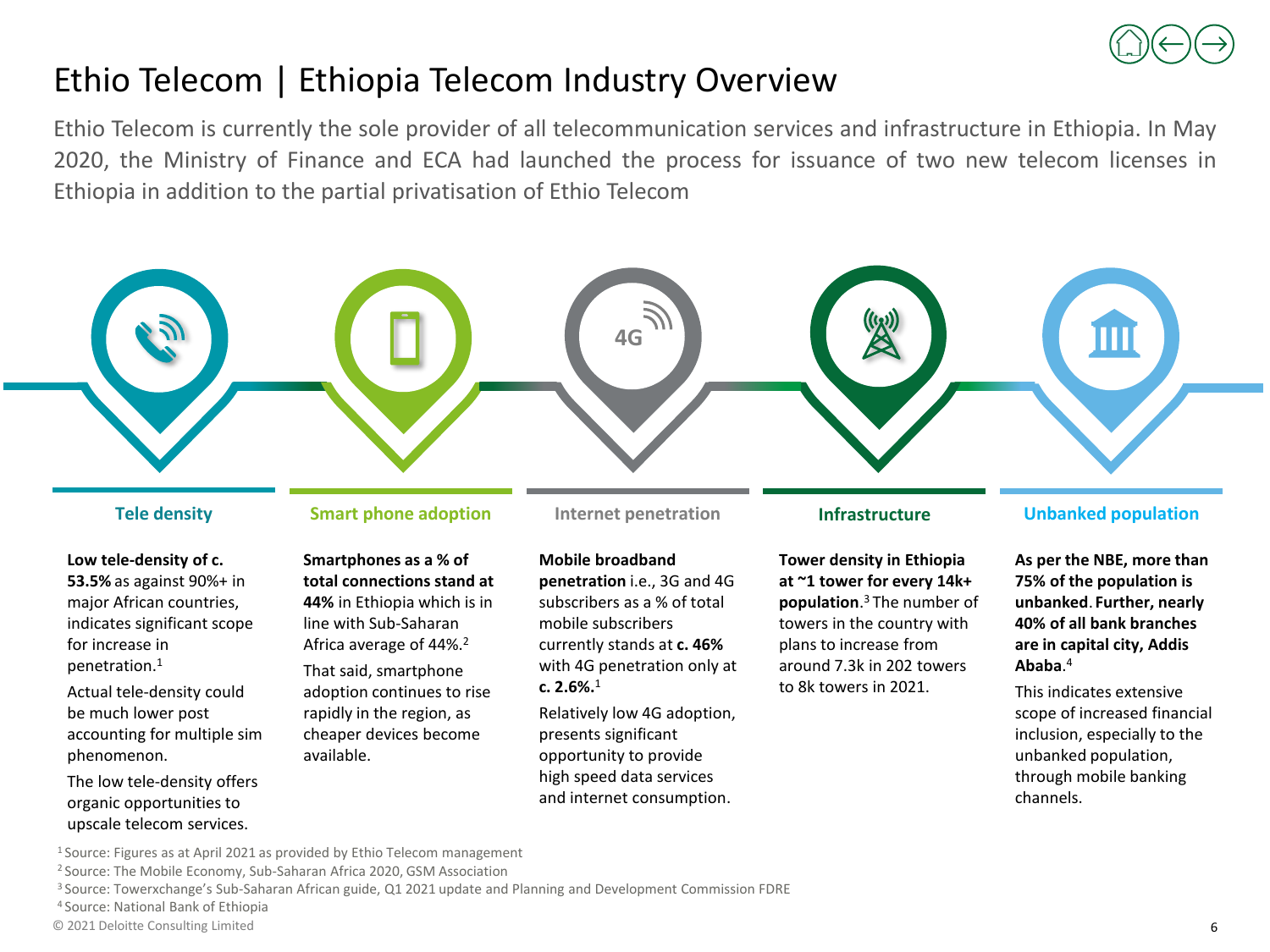

### Ethio Telecom | Ethiopia Macroeconomic Overview – At a glance

Ethiopia has historically ranked as one of Africa's fastest growing economies, with growth averaging 9.0% between 2015 and 2019. A country with a young population, low urbanisation levels, high GDP growth rate and Government's push to promote private sector investment, offers growth opportunity in ICT services

| <b>Political</b>                                                     |                 |                    |  |
|----------------------------------------------------------------------|-----------------|--------------------|--|
| Parameter                                                            | Rank – Ethiopia | Rank-Avg. $EAC(1)$ |  |
| Public perception of Economic<br>Opportunity Foundations (Out of 38) |                 | $15^{(2)}$         |  |
| Political Stability and Absence of<br>Violence                       | 11              | 22                 |  |
| <b>Regulatory Quality Index</b>                                      | 17              | 30                 |  |

• The Government has taken steps **to improve infrastructure and attract foreign investment and private sector investment** in the economy

Political instability due to conflict in the Tigray region and postponement of the 2020 elections, expected to subside post the elections in June 2021

| <b>Social</b>                                      |                 |           |  |  |
|----------------------------------------------------|-----------------|-----------|--|--|
| Parameter                                          | <b>Ethiopia</b> | Avg. EAC  |  |  |
| Median Age, Human Development Index <sup>(4)</sup> | 19.8, 0.5       | 18.3, 0.5 |  |  |
| $GINI$ index $(5)$                                 | 35              | 42(6)     |  |  |
| Level of Urbanisation                              | 22%             | 23%       |  |  |



• **Young demographics, improving and lower income inequality** in Ethiopia as compared to average EAC countries as indicated by Gini Index

• **Largely youthful working age population, which accounted for 56.5% of the population as of 2020**. This is expected to have a positive impact on the mobile subscriber base, uptake of smartphones and internet

| <b>Economic</b>                                                                                                                                                                                                            |                 |             |  |  |
|----------------------------------------------------------------------------------------------------------------------------------------------------------------------------------------------------------------------------|-----------------|-------------|--|--|
| Parameter                                                                                                                                                                                                                  | <b>Ethiopia</b> | Avg. EAC    |  |  |
| GDP(3) Growth - 2015 to 2019 (%)                                                                                                                                                                                           | 9%              | 8%          |  |  |
| FDI-2015 to 2019 (USD bn)                                                                                                                                                                                                  | 17              | $3.4^{(6)}$ |  |  |
| Ethiopia has shown real GDP growth of 9% from 2015 to 2019, which is<br>higher than the average of EAC countries<br>Ethiopia has witnessed significant FDI inflow over 2015 - 2019 as<br>compared to average EAC countries |                 |             |  |  |

| <b>Technological</b>                            |                 |             |  |  |
|-------------------------------------------------|-----------------|-------------|--|--|
| Parameter                                       | <b>Ethiopia</b> | Avg. EAC    |  |  |
| Overall ICT development Index Rank (Out of 192) | 170             | $156^{(6)}$ |  |  |

• Government has initiated "Digital Ethiopia 2025" digital transformation initiative with the key objectives of **job creation, increased forex and inclusive prosperity.** The national strategy is set to **transform the country's digital space and increase leverage on technology.**

• IDI rank continues to be low, which also indicates significant opportunity for **Ethiopia to expand ICT infrastructure and access**

Note(s): (1) EAC – East African Community is an inter governmental organisation of 6 members (Burundi, Kenya, Rwanda, South Sudan, Tanzania, Uganda); (2) Does not include data for South Sudan and Rwanda; (3) GDP Constant LCU; (4) Human Development Index ranges from 0-1: 0 represents "natural zero", 1 represents "aspirational target"; (5) Gini index of 0 represents perfect income equality, 100 implies perfect inequality; (6) Does not include data for South Sudan; Source(s): World Bank; ITU; African Business; Mo Ibrahim Foundation; United Nations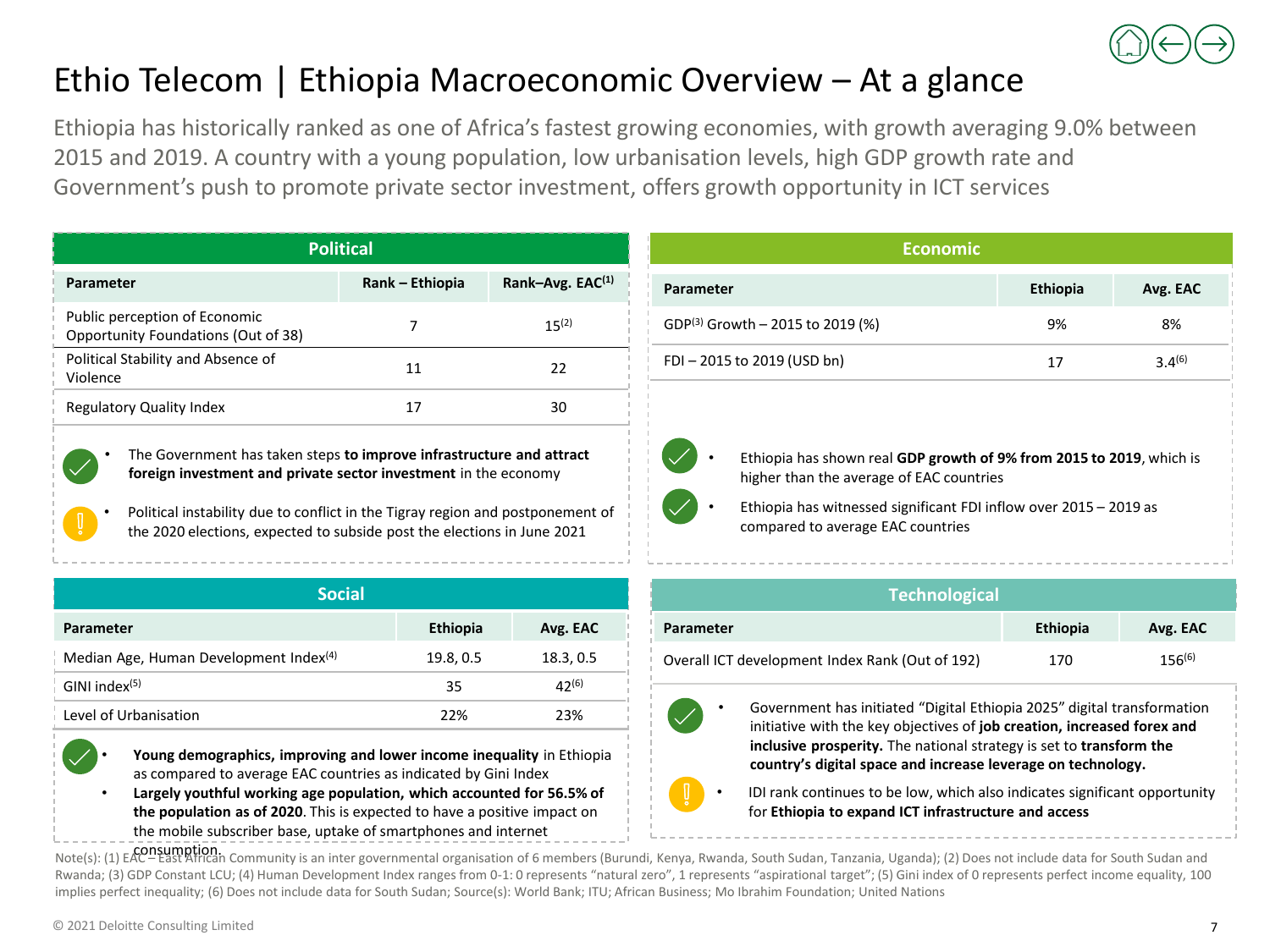## Ethio Telecom | Ethiopia Macroeconomic Overview – Economic Outlo[ok](#page-0-0)

Real GDP growth is expected to slow down to 4.0% in 2021, mainly due to the prolonged COVID-19 effects on the economy and subdued private consumption. However, sustained reforms in the business environment and infrastructural spend is expected to drive economic growth in the medium term



#### **Ethiopia Real GDP Growth Rate and CPI**

- Ethiopia's recovery in 2021 will remain below pre-historic levels mainly due to constrained private consumption, high inflation levels and subdued economic activity as a result of the prolonged impact of COVID-19 impact.
- The IMF projects the economy's growth to average 8.2% between 2022 and 2025, building on an already strong infrastructure project pipeline (particularly in hydropower, road and rail) and reforms in the business environment to drive growth.
- The rebound in the economic growth in the medium term will lead to increased private consumption levels and thus increased uptake of consumer and enterprise telecom products and services.



**ETB/USD Exchange rate**

- The ETB/USD FX rate averaged ETB/USD 28 between 2017 and 2020. Fitch solutions projects the exchange rate to weaken to an average of ETB/USD 43.7 between 2021 and 2025.
- The NBE is expected to continue managing the ETB in the medium term, only allowing gradual depreciation to prevent inflation from soaring out of control.
- Sustained current-account deficits coupled with a low level of foreign reserves will maintain pressure on the ETB between 2021 and 2025. A depreciating currency will lead to increased costs for telecommunication infrastructure and may delay Ethiopia's adoption of the Digital Ethiopia 2025.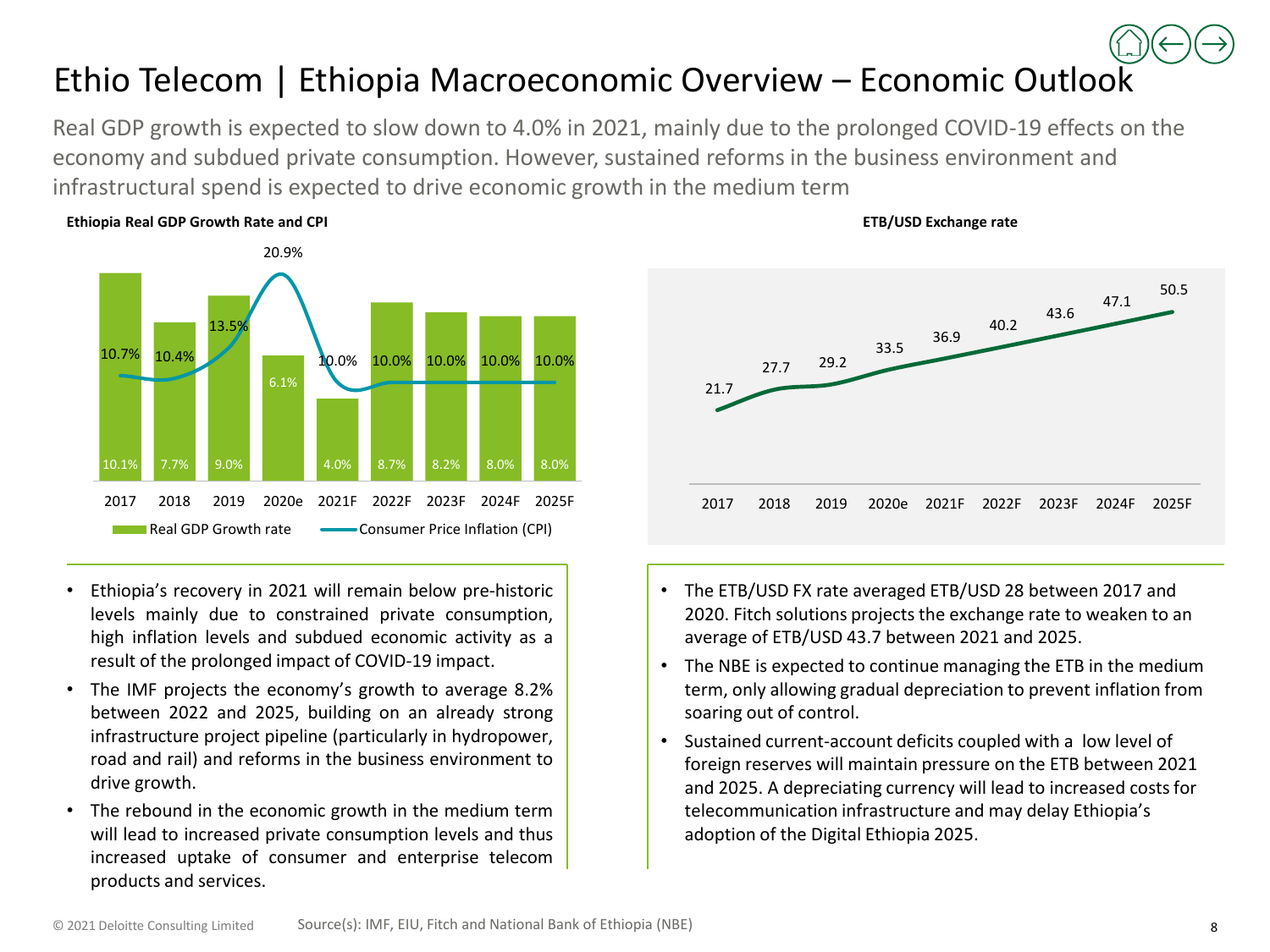

### <span id="page-8-0"></span>Ethio Telecom | Ethiopia Macroeconomic Overview – Social Outlook

As of 2020, Ethiopia's population was largely youthful with 56.5% of the population aged 15-64 years as of 2020. This is a favourable demographic for the telecom sector since a youthful population is expected to drive growth in the mobile subscriber base and consumption of telecom products and services such as internet, smartphone purchases

### **Ethiopia population growth**



- Ethiopia's population was estimated at 114.9m as of 2020 and is expected to grow at an average rate of 2.5% between 2021 and 2025, to reach 129.7m in 2025.
- The population is largely youthful with 56.5% of the population aged 15-64 years, 42.2% aged between 0-15 years and 1.2% aged 65+ years.
- The digital age population is largely youthful thus providing favourable demographics for Ethio Telecom's medium-term strategy of growing data subscription and internet consumption. However, with most of the population residing in rural areas (c. 78% as of 2020), Ethio Telecom will have to invest on necessary infrastructure to drive subscriber growth in rural areas.

### **Ethiopia Population by age group (as a % of total population)**



#### 80% 79% 79% 78% 78% 77% 77% 76% 76% 20% 21% 21% 22% 22% 23% 23% 24% 24% 2017 2018 2019 2020e 2021F 2022F 2023F 2024F 2025F Rural population  $\Box$  Urban population

### **Ethiopia urban vs rural Population (as a % of total population)**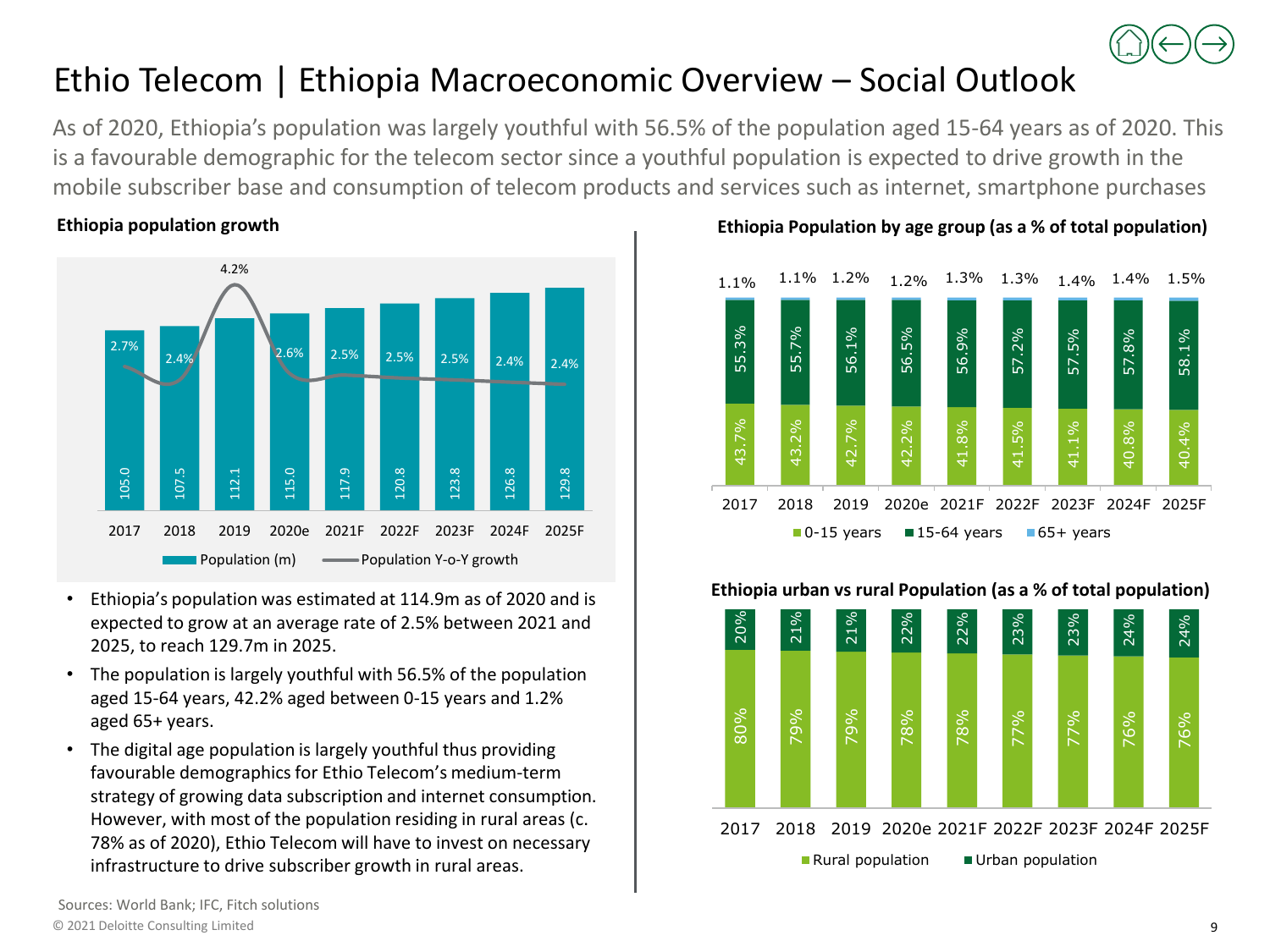## <span id="page-9-0"></span>Ethio Telecom | Ethiopia Macroeconomic Overview – Operating Envir[onm](#page-0-0)[en](#page-8-0)[t](#page-10-0)

According to World Bank Ease of Doing Business Report 2020, Ethiopia was ranked 159 out of 190 countries globally, a similar position to the 2019 rankings.

In 2020, the Ethiopian Investment Commission as a part of economic reforms and to improve the ease of doing business ranking, revised the investment proclamation (including new areas for FDI) to allow more FDI participation in the country.



© 2021 Deloitte Consulting Limited 10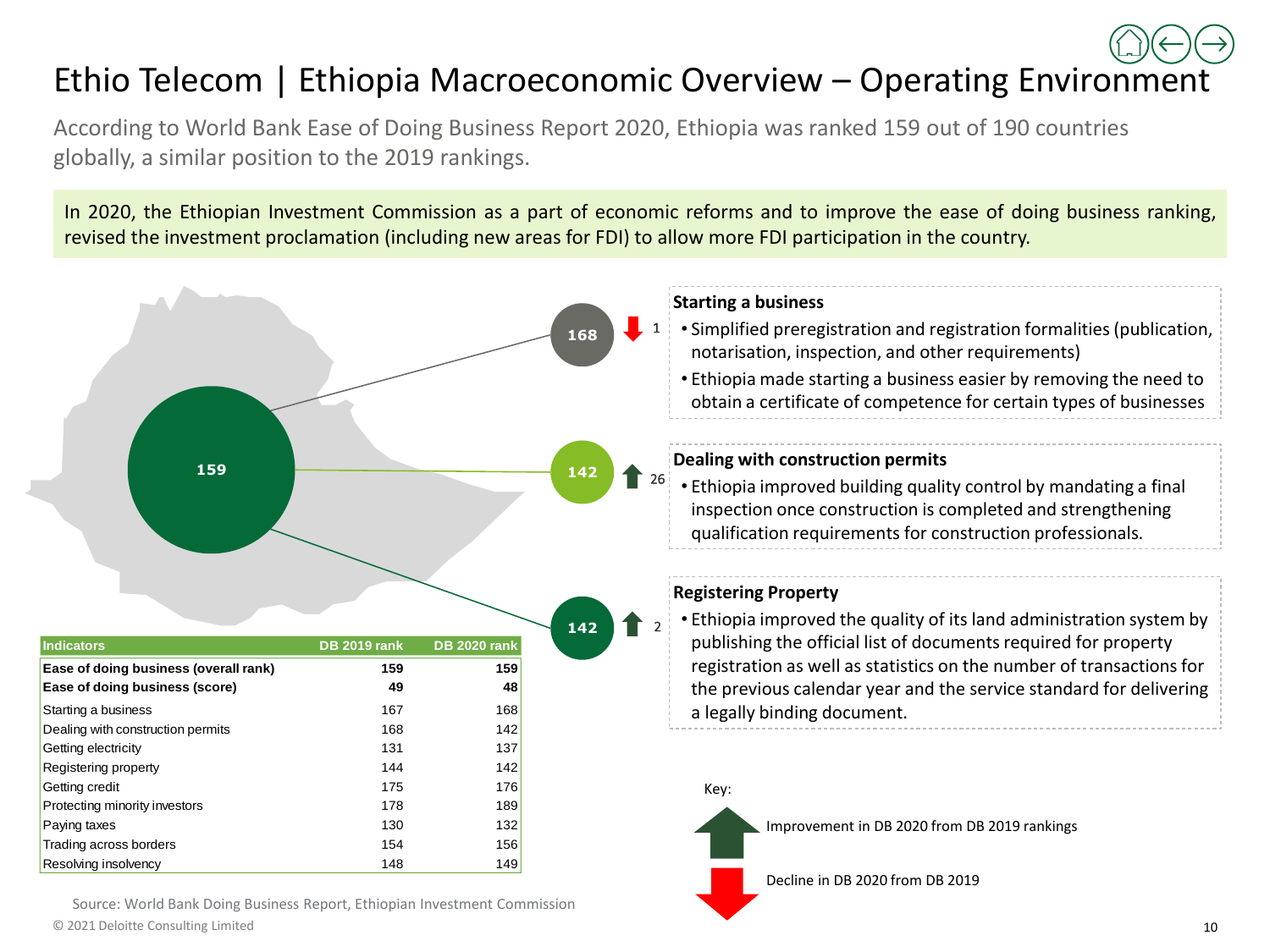## <span id="page-10-0"></span>Ethio Telecom | Ethiopia Macroeconomic Overview – "Digital Ethiopia [20](#page-0-0)[25](#page-9-0)["](#page-11-0)

Implementation of 'Digital Ethiopia 2025' Strategy would lead to accelerated adoption of high-speed data services across IoT / M2M and cloud-based solutions finding use cases across multiple industries

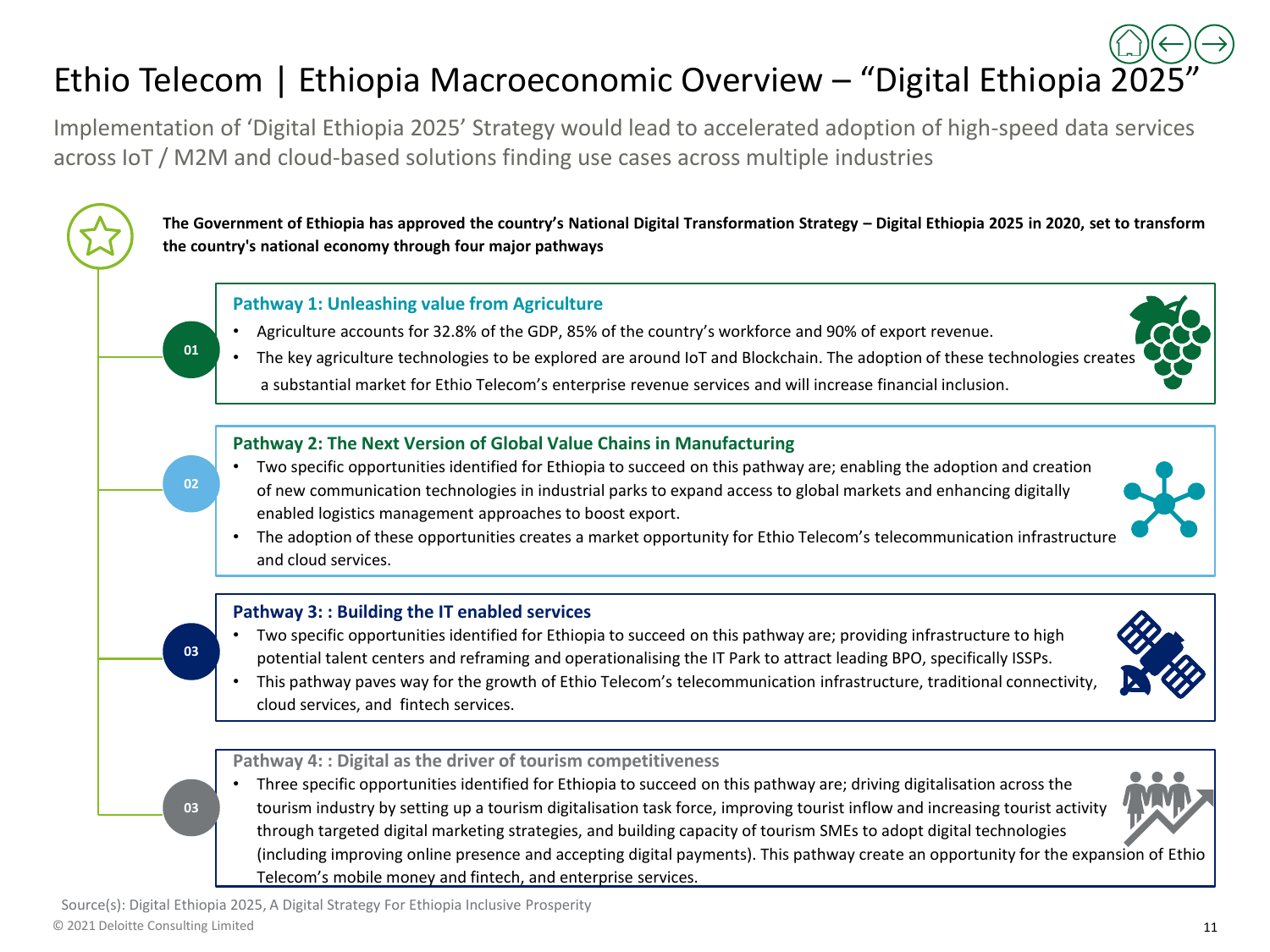

### <span id="page-11-0"></span>Ethio Telecom | Company Overview – Key Milestones

The timeline below presents major milestones in the Ethiopian telecommunications sector

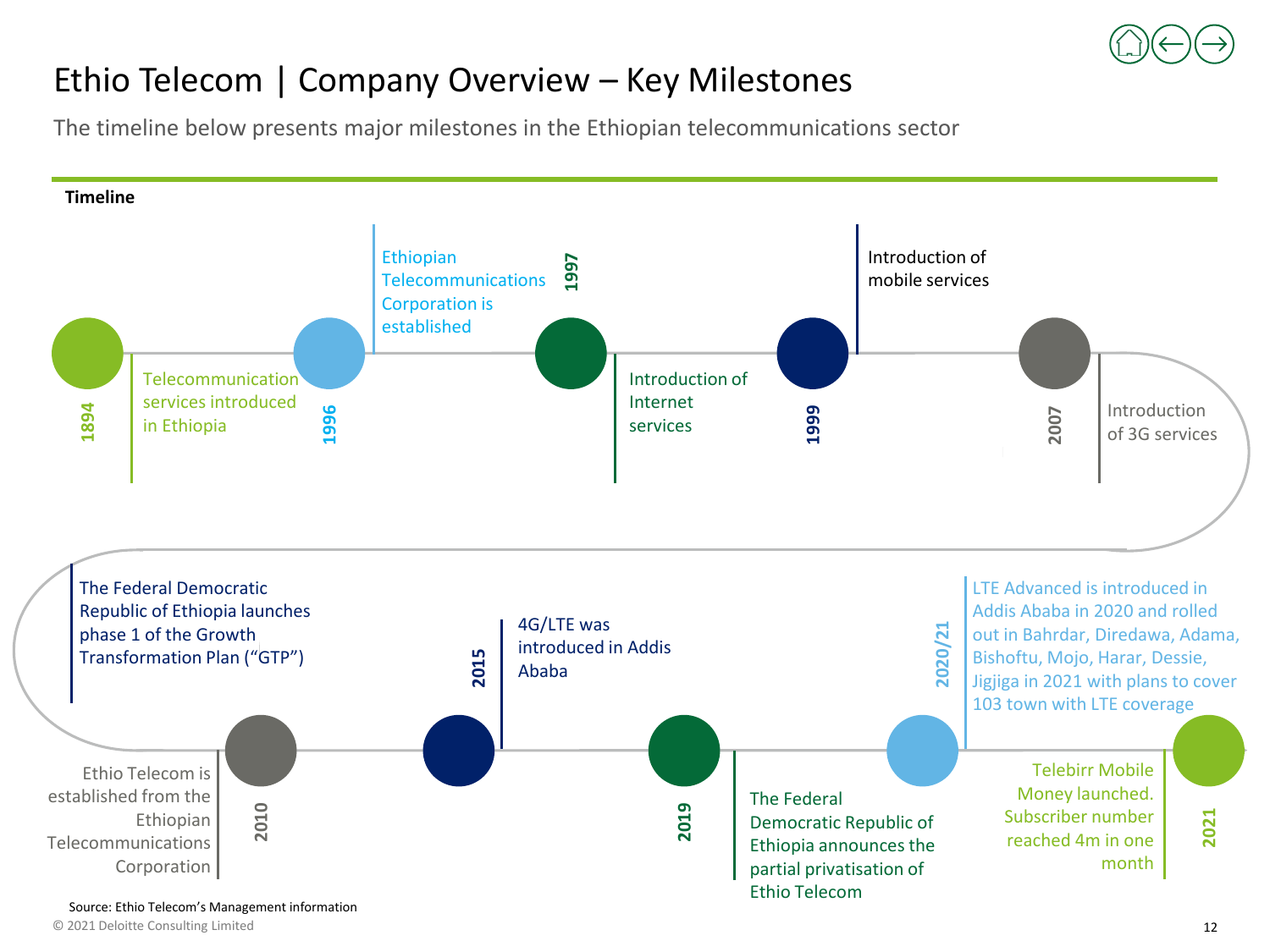

### Ethio Telecom | Company Overview – Profile

Ethio Telecom, Ethiopia's sole integrated telecom service provider, generated ETB 46.2bn revenue in FY2019-20, which represented ETB 11.9bn (16.0% CAGR) increase from FY2017-18, in line with the growth in active subscribers

### **Overview**

- Ethio Telecom, headquartered in Addis Ababa, Ethiopia is 100% owned by the Ethiopian Government and is currently the sole provider of telephone and internet service in the country.
- Ethio Telecom's telecommunication network and infrastructure is spread across 11 administrative regions covering **c. 85%** of the country by geography and **c. 95%** by country's population.

### **Key service offerings**



Ethio Telecom also has a license to provide Mobile Money services such as domestic P2P transfers, cash outs, payments for goods and services in Ethiopia.

#### **Revenue from telecom services – quick snapshot**



- During FY 2019-20, Ethio Telecom generated telecom revenue of **c. ETB 47.7bn,** comprising of:
	- i. Voice includes mobile voice revenue of **c. ETB 28.0bn and ;**  revenue contribution from prepaid and postpaid stood at c. 97.2% and c. 2.8% respectively.
	- ii. Data and Internet revenue of **c. ETB 11.5bn,** which comprises revenue from data services (broadband and narrowband) availed on all type of devices including mobile handset.
	- iii. Fixed broadband revenue of **c. ETB 2.2bn.**
	- iv. Fixed voice revenue of **c. ETB 47.8mn.**
	- v. International revenue of **c. ETB 4.3bn.**
	- vi. Subscription revenue of **c. ETB 86.4mn** which is the fee paid by subscribers for new connection or migration from prepaid to postpaid or vice versa and sale of mobile handsets etc.

vii.Others (including revenue from sell of device) of **c. 1.25 bn.**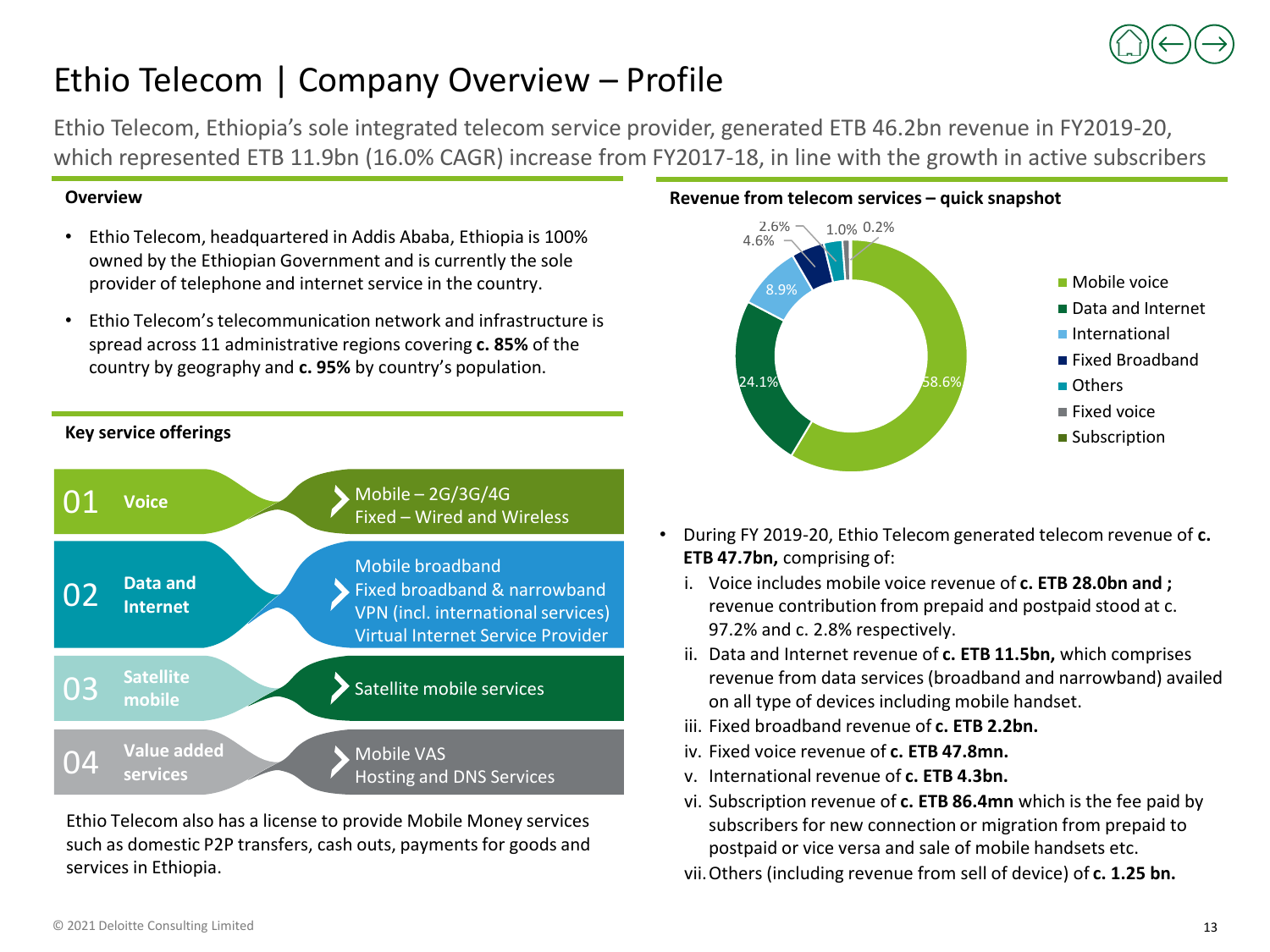

### Ethio Telecom | Company Overview – Key Operating Metrics

As of April 2021, Ethio Telecom's total subscriber base was about 54.7m, with 43.7m active subscribers.



### **Average Revenue Per User (ARPU) ARPU<sup>1</sup> by offering as at April 2021**



Source: Management information and Deloitte analysis

| Mobile voice                   | c. ETB 66  |  |
|--------------------------------|------------|--|
| <b>Fixed Voice</b>             | c. ETB 73  |  |
| Data and internet <sup>2</sup> | c. ETB 45  |  |
| Fixed broadband                | c. ETB 896 |  |
| Source: Management information |            |  |
|                                |            |  |

| Other Kr is as at April 2021 |                  |
|------------------------------|------------------|
| Avg. revenue/ min<br>(Voice) | c. ETB 0.39      |
| Avg. revenue/MB (data)       | c. ETB 0.08      |
| MoUs per user                | $c.$ 147 $m$ ins |
| Data usage per user          | c. 0.55 GB       |
|                              |                  |

**Other KPIs as at April 2021**

#### Source: Management information

1. ARPU has been derived from the active subscriber base.

2. Data and internet includes all subscribers availing data services (broadband and narrowband) on all type of devices including mobile handset.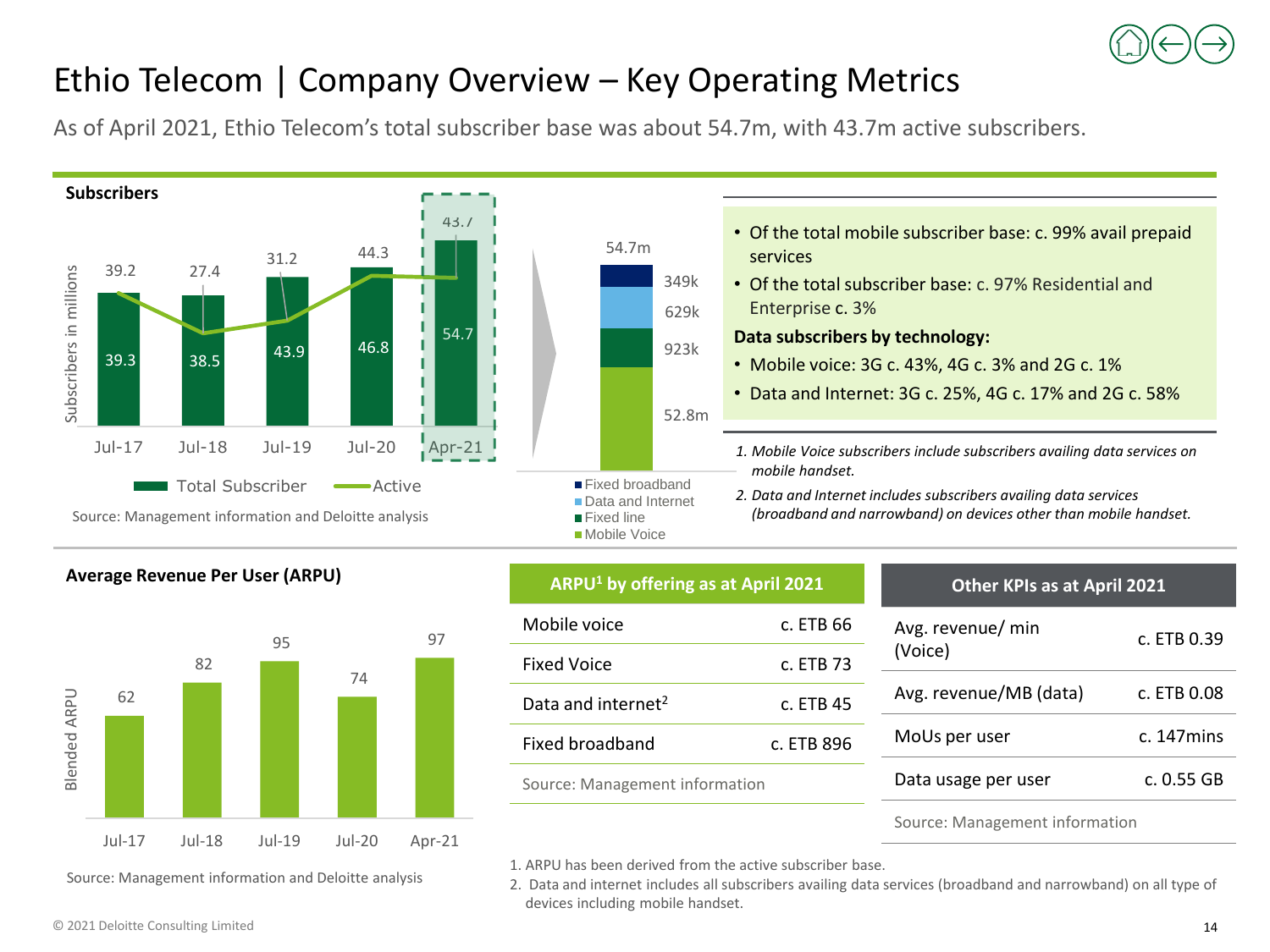### Ethio Telecom | Company Overview – Key Financial Information

#### **Income Statement**

| ETB <sub>m</sub>     | <b>FY18</b> | <b>FY19</b> | <b>FY20</b> | <b>YTD21</b> |
|----------------------|-------------|-------------|-------------|--------------|
| Revenue              | 34,376      | 36,036      | 46,244      | 28,446       |
| Direct costs         | (3,031)     | (3,419)     | (4,844)     | (3,554)      |
| <b>Gross profit</b>  | 31,345      | 32,617      | 41,400      | 24,891       |
| <b>EBITDA</b>        | 26,401      | 23,592      | 26,030      | 14,795       |
| GP margin            | 91.2%       | 90.5%       | 89.5%       | 87.5%        |
| <b>EBITDA</b> margin | 76.8%       | 65.5%       | 56.3%       | 52.0%        |

Source: FY19, FY20 and YTD21 Management Accounts, Deloitte Analysis YTD covers: 01 July 2020 to 31 December 2020

#### **Balance Sheet**

| ETB <sub>m</sub>                    | 30-Jun-18 | $30$ -Jun- $\overline{19}$ | 30-Jun-20 | 31-Dec-20 |
|-------------------------------------|-----------|----------------------------|-----------|-----------|
| Non-current assets                  | 39.494    | 38,986                     | 40.949    | 40,933    |
| Current assets                      | 45,722    | 38,804                     | 37,995    | 38,889    |
| <b>Total assets</b>                 | 85,216    | 77,790                     | 78.944    | 79.822    |
| Equity                              | 18.279    | 16.606                     | 13,452    | 25,291    |
| Non-current liabilities             | 36,954    | 32.574                     | 32,398    | 27.232    |
| <b>Current liabilities</b>          | 29,983    | 28,610                     | 33,094    | 27,299    |
| <b>Total equity and liabilities</b> | 85,216    | 77,790                     | 78.944    | 79.822    |

Source: FY19, FY20 and YTD21 Management Accounts, Deloitte Analysis YTD covers: 01 July 2020 to 31 December 2020

#### **Income statement overview**

- Revenue, which primarily comprised mobile voice and mobile data revenue, increased by ETB 11.9bn (16.0% CAGR) between FY18 and FY20 due to the 4.5m net increase in active subscriber numbers and the increase in ARPU from ETB 841 to ETB 1,017 over the same period.
- The increase in direct costs was driven by Phase 2 of the Telecom Expansion Project ("TEP"), which commenced in FY18. TEP involved improving network service quality, increasing coverage and capacity on mobile service through purchase of high-speed fibre optic capacity and increased networks maintenance.
- Gross profit, EBITDA and net profit margins averaged 90.4%, 66.2% and 17.1% respectively, between FY18 and FY20.

#### **Balance sheet overview**

- Mobile network equipment is the largest non-current asset class constituting 42% of PPE as at 31 December 2020.
- The bulk of the non-current liabilities related to promissory notes, which pertained to vendor financing agreements that Ethio Telecom has with its suppliers for the TEP and next generation projects.
- Ethio Telecom was in a positive net asset position throughout the analysis period. Ethio Telecom made dividend payouts of ETB 6b, ETB 4b and ETB 1b in FY19, FY20 and YTD21 respectively, which represented 82%, 108% and 8% of the profit after tax of those respective periods.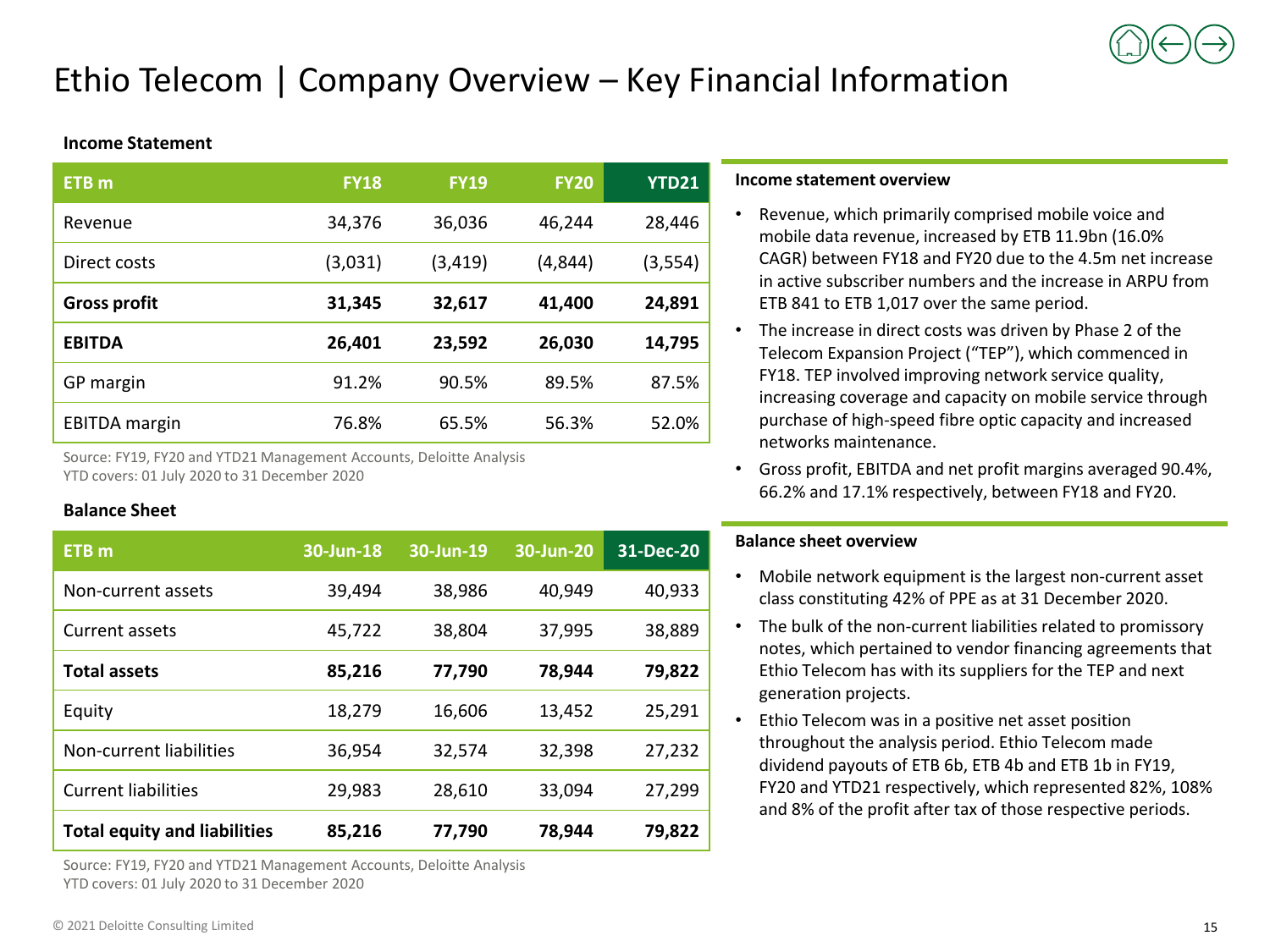

### Ethio Telecom | Company Overview – Infrastructure Overview

| Spectrum                          | $\checkmark$ Total spectrum bandwidth of 300+ MHz across 450, 800, 850, 900, 1800, 2100 and 2600 MHz.<br>$\checkmark$ The Company also has 5G spectrum in 500MHz (n78 3.5GHZ) and 3300-3800 MHz.                                                                                                      |
|-----------------------------------|-------------------------------------------------------------------------------------------------------------------------------------------------------------------------------------------------------------------------------------------------------------------------------------------------------|
|                                   | <b>Tower sites</b>                                                                                                                                                                                                                                                                                    |
|                                   | $\checkmark$ 7400+ tower sites (700+ sites in Addis Ababa); of which c. 96% are greenfield towers and remaining are rooftop towers                                                                                                                                                                    |
| <b>Tower and</b>                  | $\checkmark$ Length: Ranges from 2 metres - 102 metres with an average height of 36 metres.                                                                                                                                                                                                           |
| other IP sites                    | $\checkmark$ Tower split by power source: Mains + DG: c. 45%, Mains only: c. 29%, Solar only: c. 21% and remaining are combination of<br>mains, DG and solar.                                                                                                                                         |
|                                   | <b>Other infrastructure sites</b>                                                                                                                                                                                                                                                                     |
|                                   | $\checkmark$ 3400+ fixed sites, 1250+ IP sites, 1100+ backbone sites and 500+ other sites (PTP, IBS etc.)                                                                                                                                                                                             |
| Fibre network                     | $\checkmark$ c. 21,000+ km of fibre network spread across Ethiopia; of which Terrestrial c. 57%, OPGW c. 36%, Backhaul c. 5% and<br><b>ADSS c. 2%</b>                                                                                                                                                 |
|                                   | $\checkmark$ Laying type: Buried c. 85% and Aerial c. 15%                                                                                                                                                                                                                                             |
| Data centre                       | $\checkmark$ 1.28MW data center with c. 99.982 % uptime, <1.6 hours of down time per year, >72-hour power outage protection and<br>N+1 fault tolerant providing                                                                                                                                       |
|                                   | $\checkmark$ Data center has a total capacity of 160 racks with two backup generators                                                                                                                                                                                                                 |
| Satellite and<br><b>VSAT</b>      | $\checkmark$ 3 satellite hubs in an area with no terrestrial link access and also for customers in need for back up services such as banks,<br>military facility, government offices etc.                                                                                                             |
| <b>Mobile</b><br>Money<br>License | $\checkmark$ License to provide Mobile Money services which inter-alia includes domestic P2P transfers, cash outs, payments for goods<br>and services, etc. The Company has launched the Telebirr Mobile Money services in May 2021 and subscriber numbers<br>reached 3.5m in one month to June 2021. |
| Real-estate                       | $\checkmark$ 7,777 real estate properties (including BTS and non BTS sites)                                                                                                                                                                                                                           |

*Source: Management information*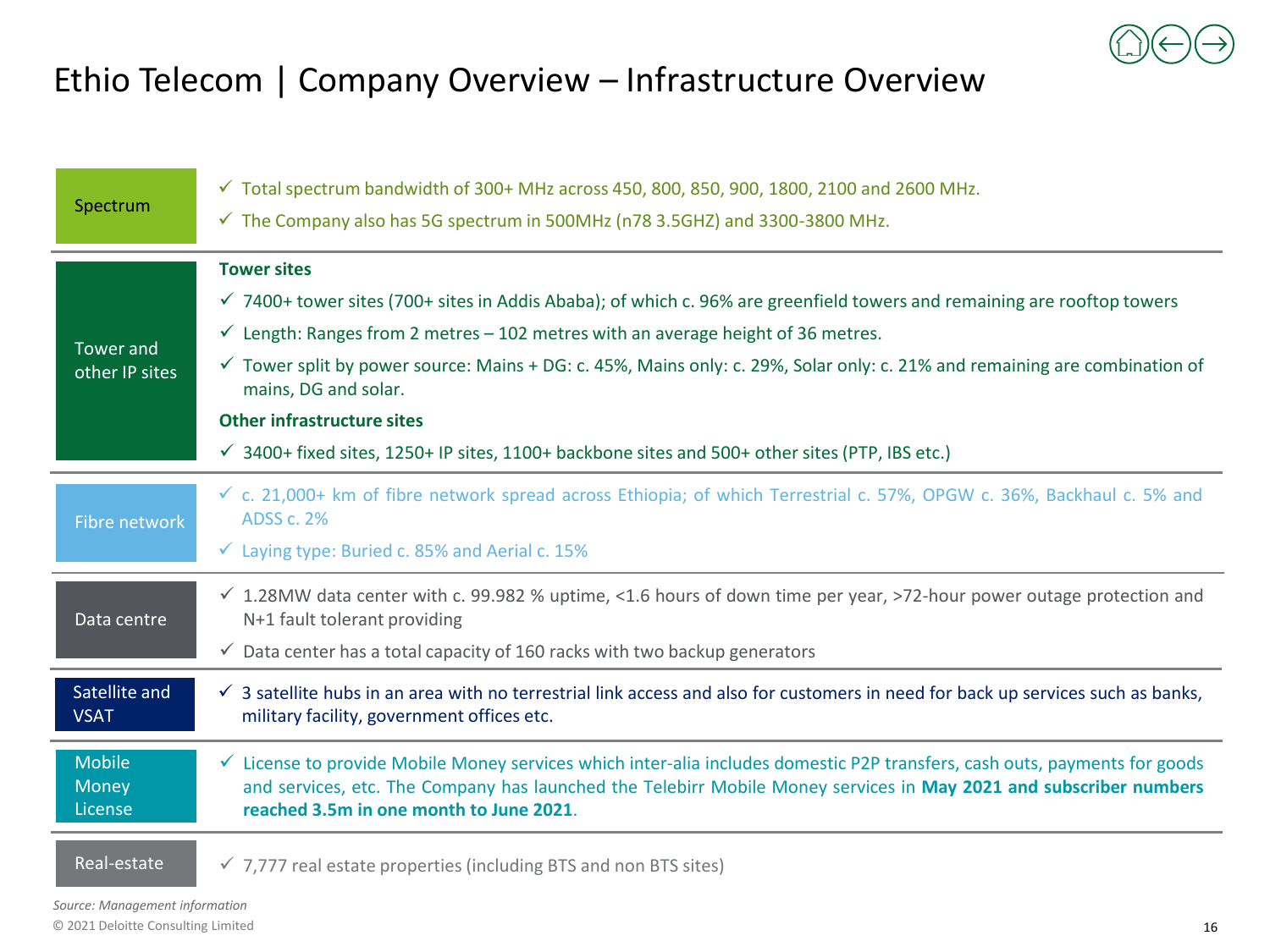## Ethio Telecom | Future Growth Avenues for Ethio Telecom



Low tele-density of c.  $53.5\%$ <sup>1</sup> as against 90%+ in major African countries offers **huge potential for growth on account of customer addition**.

Actual tele-density could be much lower post accounting for multiple sim phenomenon.



Mobile broadband penetration i.e., 3G and 4G subscribers as a % of total mobile subscribers currently stands at c. 46%<sup>1</sup> with 4G penetration only at c. 2.6%<sup>1</sup>

Relatively low 4G adoption, presents **significant opportunity to provide high speed data services**.



Enterprises form a very small portion of Ethio Telecom's customer base. Enterprise subscriber base of c.  $1.6m<sup>1</sup>$ .

In terms of offerings, Ethio Telecom provides traditional services such as fixed voice, broadband, MPLS-VPN etc.; Going forward, Ethio Telecom can **expand its services to include IoT/M2M and cloudbased offerings**



**Significant value unlocking potential through sharing of unutilised tower tenancies** and fiber capacity with other telecom players.

With the introduction of new players post completion of liberalisation process, license awardees would depend on sharing Ethio Telecom's infrastructure given existing restrictions on independent tower companies to set up presence in Ethiopia.



Ethio Telecom possesses mobile money license and can provide digital financial services such as domestic P2P services, cash outs, payments for goods and services.

Given vast unbanked population, mobile money can become a **key enabler to enhance financial inclusion** and create significant opportunity for Ethio Telecom by creating an additional revenue stream.



Home broadband penetration in Ethiopia is extremely low. Management discounted prices by up to 79% in 2020, which increased the number of users from 137k in March 2020 to 349k in April 2020.

Currently, out of total population of c. 103m, home broadband subscribers stand at c. **349k<sup>1</sup> .** With rise in data consumption taking place indoors, **home broadband segment presents as one of key growth areas** for Ethio Telecom.

<sup>1</sup>Figures as at April 2021; Source: Management information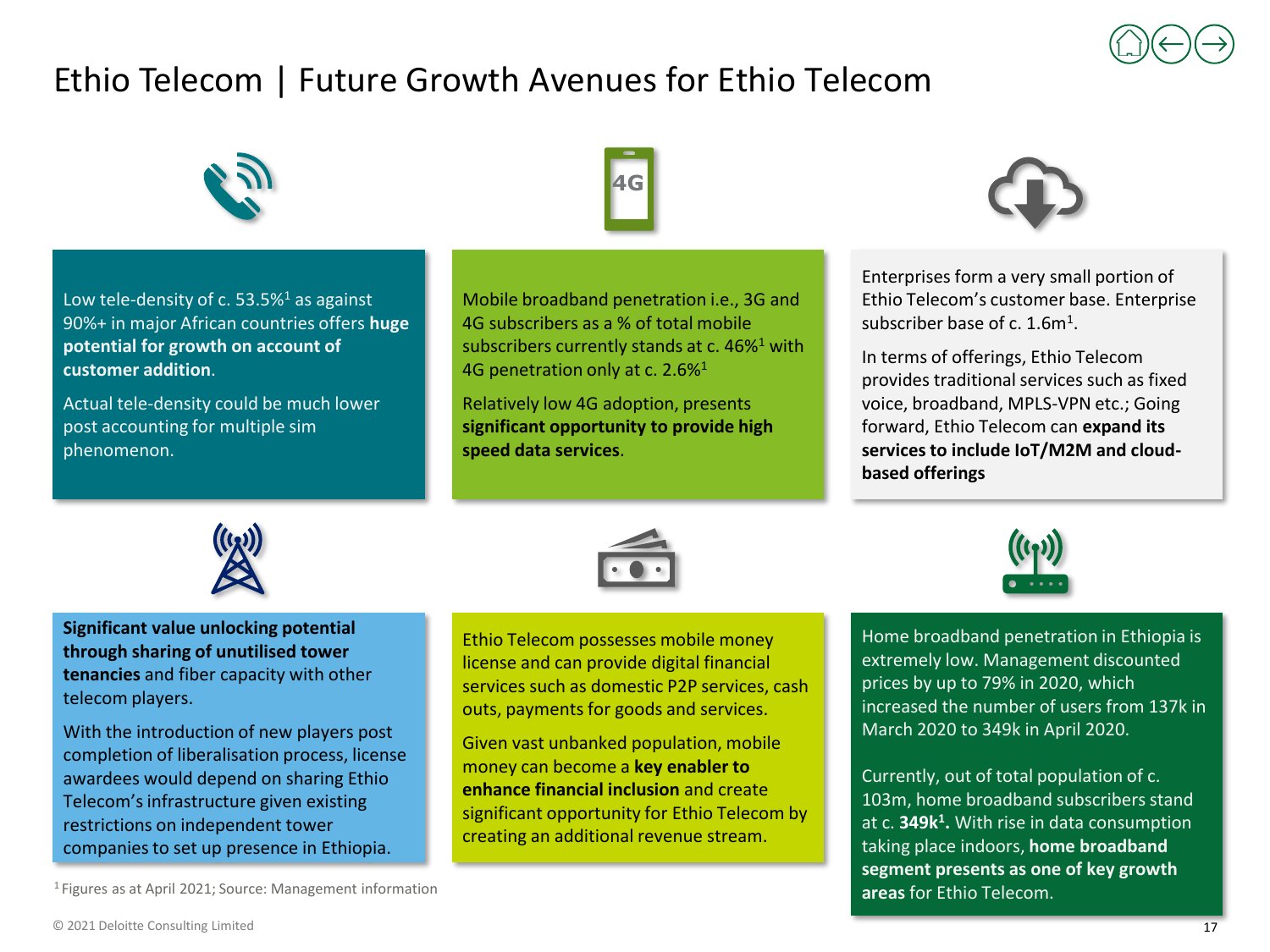### Ethio Telecom | Deloitte Disclaimer

#### **Important Notice**

- This document has been prepared by Deloitte Consulting Limited ("Deloitte") solely for informational purposes and for the exclusive use of the party to whom Deloitte delivers this document (together with its subsidiaries and affiliates, the "Potential Buyer"). This document contains selected information regarding a potential investment opportunity (the "Transaction") in respect of the proposed sale of an equity stake in Ethio Telecom ("the Opportunity").
- The sole purpose of this document is to assist recipients in deciding whether they wish to proceed with an investigation of a possible Transaction. This document is not intended to form the basis of any investment decision or any decision to purchase any equity interests (or other interests), directly or indirectly, in Ethio Telecom. This document, and the information contained herein, does not constitute an offer to sell or a solicitation of an offer to purchase any securities in any jurisdiction. Project Valetudo, Deloitte and our Client (hereinafter referred to as "We" or "Us"), do not make any representation or warranty, either express or implied, as to the accuracy, completeness, reasonableness or reliability of the information contained in this document.
- We expressly disclaim any and all liability for any direct or consequential losses relating or resulting from the use of this document. No person has been authorised to give any information or to make any representation concerning Ethio Telecom and its interests described herein other than the information contained in this document, and if made or given, such information or representation must not be relied upon as having been authorised by Us. Under no circumstances is this document to be construed as a prospectus, offering memorandum or advertisement.
- No representation is made regarding the legality of a participation by a Potential Buyer in a potential Transaction under applicable securities laws or other laws. The Potential Buyer should not construe the contents of this document as a legal, tax, accounting or investment advice or a recommendation of any kind. The Potential Investor should consult its own counsel, tax and financial advisers as to legal and related matters concerning any transaction described herein. This document does not purport to be all-inclusive or to contain all of the information that the Potential Buyer may require. No investment, divestment or other financial decisions or actions should be based on the information in this document.
- This document and the information contained herein is highly confidential and has been prepared solely for the informational use of the Potential Buyer. Distribution of this document to any person other than the Potential Buyer and those persons retained to advise the Potential Buyer, who agree to maintain the confidentiality of this material and be bound by the limitations outlined herein, is unauthorised. This material must not be copied, reproduced, distributed or passed to others at any time without Our prior written consent. By accepting the delivery of this document , you agree to the foregoing.
- This document includes certain observations, assumptions, statements, estimates and projections as to future events and thus involves significant elements of subjective judgment and analysis. Such statements, estimates and projections reflect certain assumptions and anticipated results; such assumptions and results may or may not prove to be correct. Actual results may differ from such statements, estimates and projections and such differences may be material. Such estimates and projections are inherently subject to a variety of risks and uncertainties that could cause actual results to differ materially from those projected. Such risks and uncertainties include general economic and business conditions, competition, changes in political, social and economic conditions, and possible changes in the regulatory structure, customer preferences and various other matters, many of which are beyond the control of Ethio Telecom and Deloitte, as applicable. Such forwardlooking statements are necessarily dependent on assumptions, data or methods that may be incorrect or imprecise and that may be incapable of being realised.
- There can be no assurances that actual events will not differ materially from those assumed or projected. In the event any of the assumptions used in this document do not prove to be true, results are likely to vary substantially from those discussed herein and such variations may be material. We does not undertake to update or revise any of the observations, assumptions, projections or forward-looking statements contained herein or any other information contained herein, even if it becomes clear that they will not be realised or are otherwise inaccurate. The delivery of this document shall not under any circumstances imply that there has been no change in the affairs of Ethio Telecom or that the information set forth herein is correct at any date subsequent to the date of this document or the date at which the information was provided. The information contained in this document is in summary form and thus does not contain all relevant and material information relating to the matters discussed herein.
- This document considers, where possible, the potential impact of Coronavirus (COVID-19) on the the Company. However, at the time of the teaser preparation, the situation is continuing to evolve, and many uncertainties remain as to the effect the COVID-19 crisis will have on the Company and the broader domestic and global economies. Accordingly, this document does not fully identify and quantify the impact of all COVID-19 related uncertainties and implications. Changes to market conditions could substantively affect the Company and this document.

#### **INDEPENDENT FINANCIAL ADVISER**

Deloitte Consulting Limited Deloitte Place, Waiyaki Way Muthangari P.O. Box 40092 – GPO 00100 Nairobi, Kenya